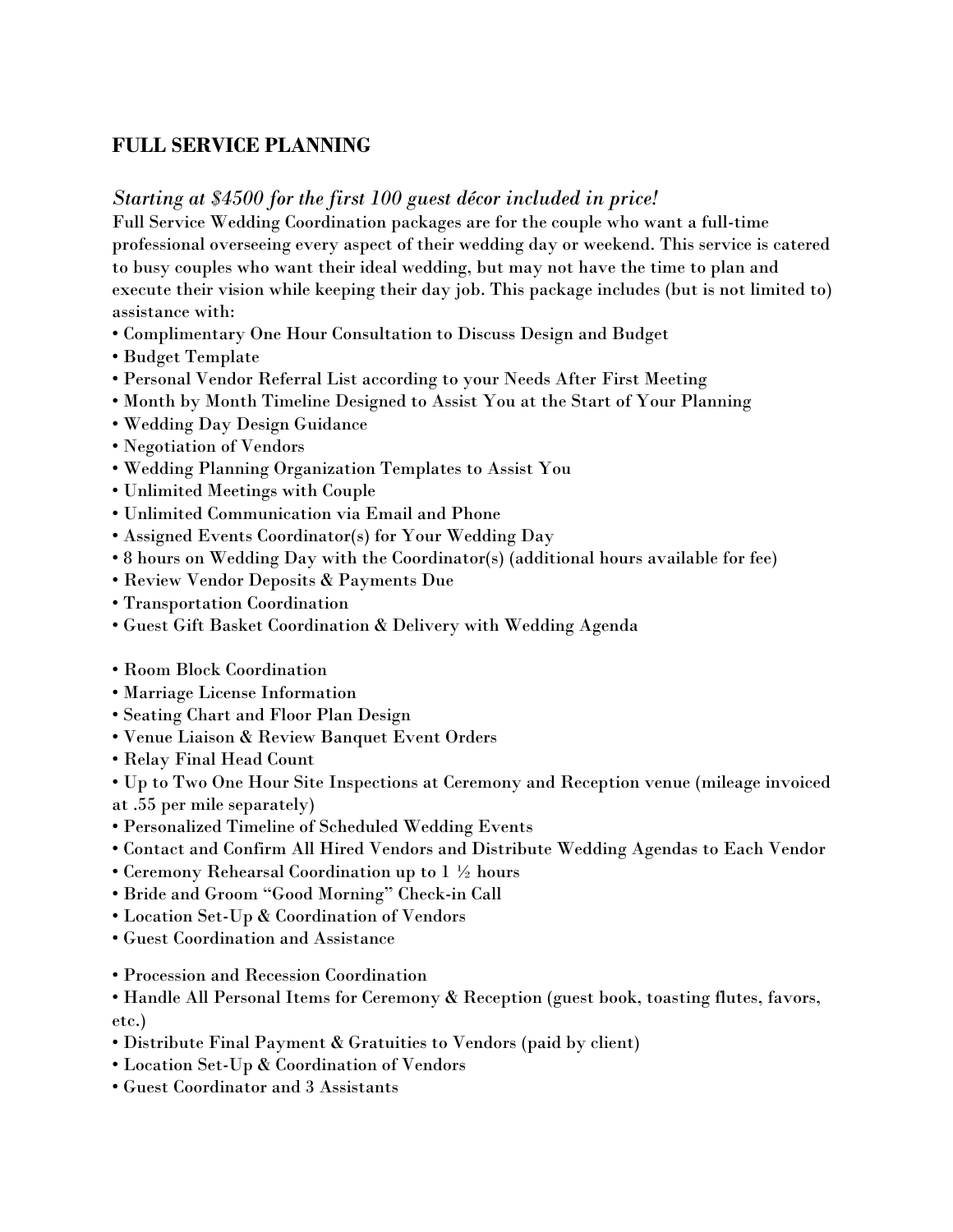- Grand Entrance/ Departure Coordination
- Post Reception transportation

Décor package included:

#### BEFORE "I DO"

– Complimentary initial consultation to find out what your vision is (and how we can make it happen)

- One tour of your venue space to collaborate ideas and get the design ideas started
- Creation of decor plan based on your vision
- Final Meeting one month before wedding

## **CEREMONY**

- Backdrop / Arch decorations and rental for ceremony
- Decorated signing table
- White Aisle Runner

#### **RECEPTION**

- Backdrop for Wedding Reception
- Decorated Guest Book/Gift Table
- Decorated Cake Table
- Monetary Box
- Seating Chart Stand / Easel OR Welcome Sign

#### ALSO INCLUDES

- Styling and set up of all decor items included above
- Take down of all decor items
- Round-trip delivery of all decor item
- Assistance creating wedding day itinerary
- Wedding Aisle Decor (Chairs or pews)
- Table Linens for 10 guest tables (can add more for an additional cost)

– 10 floral centerpieces for guest tables (can add more for an additional cost if flowers are real)

\*All Inclusive Decor Packages can be customized to add on extras such as lighting, unique seating for guest and couple and bridal accessory packages.

## **PARTIAL PLANNING**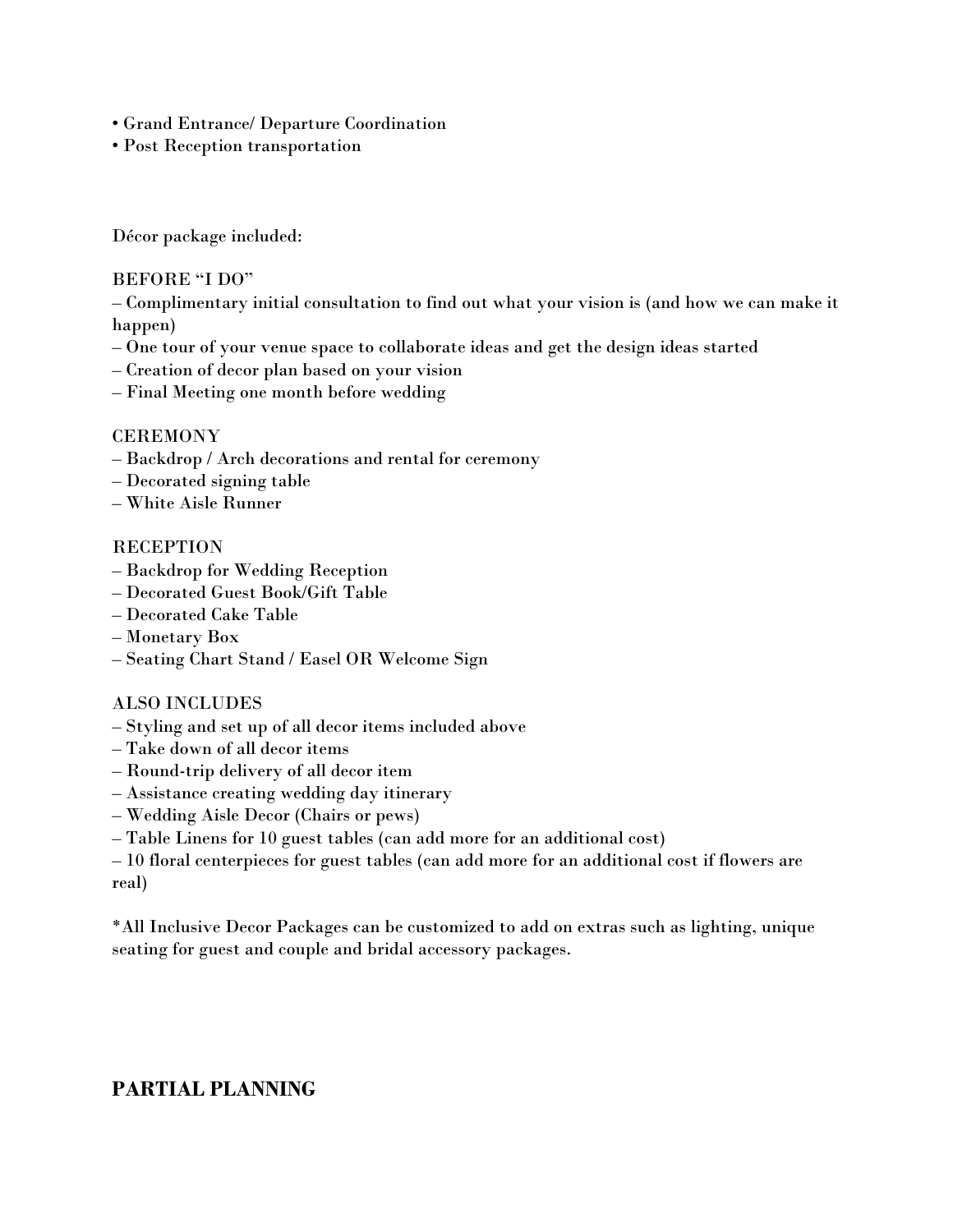## Starting at \$2500

This package is designed for couples who only needs some assistance during their planning process or assistance only during the last two months of their wedding planning (the busiest time). We can help you complete the event design that compliments your vision and budget.

- Complimentary One Hour Consultation to Discuss Design and Budget
- Wedding Day Design Guidance in Areas You Still Have Left to Complete
- Services Can Begin as Little as Eight Weeks Prior to Wedding Date
- Events Coordinator and/or One Assistant on Your Wedding Day
- A One Hour Site Inspection at Ceremony and Reception venue
- Personalized Timeline of Scheduled Wedding Events
- Contact and Confirm All Hired Vendors and Distribute Wedding Agendas to Each Vendor
- Unlimited Communication Via Email or Phone
- Ceremony Rehearsal Coordination up to 1 ½ hours
- Location Set-Up & Coordination of Vendors
- Up to 10 Hours of Wedding Day Coordination (additional hours available for fee)
- 1 Guest Coordinator and Assistant
- Procession and Recession Coordination

• Handle All Personal Items for Ceremony & Reception (guest book, toasting flutes, favors, etc.)

- Grand Entrance/ Departure Coordination
- Guest Coordination and Assistance
- Location Set-Up & Coordination of Vendors
- Distribute Final Payment & Gratuities to Vendors (paid by client)
- Post Reception Clean-up (secure personal items, facilitate transportation,

# **MONTH OF COORDINATION**

## Starting at\$1800

Couples often realize that the most stressful time in their planning is the month before their wedding when guest numbers need to be finalized, menus need to be confirmed, timelines need to be created, final payments are due, delivery schedules coordinated, and the list goes on. This package is for you if you want to ensure that the special day you have planned is perfectly executed so you can relax and focus on celebrating with your loved ones. After a complimentary initial meeting, I'll join you in your journey mere weeks away from your wedding to help tie up loose ends, create a comprehensive day-of timeline and make sure all parties involved including your contracted vendors are up to speed on the details. Together, we'll visit and review your ceremony and reception sites. We'll gush over all the amazing details you've planned and how I can ensure everything is implemented according

to your vision.

I'll be onsite to coordinate your rehearsal, ceremony and reception to ensure your day is executed seamlessly. And you can breathe easy knowing that I have it all under control. Includes:

- Unlimited phone and email communication leading up to your wedding
- Creation of a detailed day of timeline and event production schedule
- Vendor contract review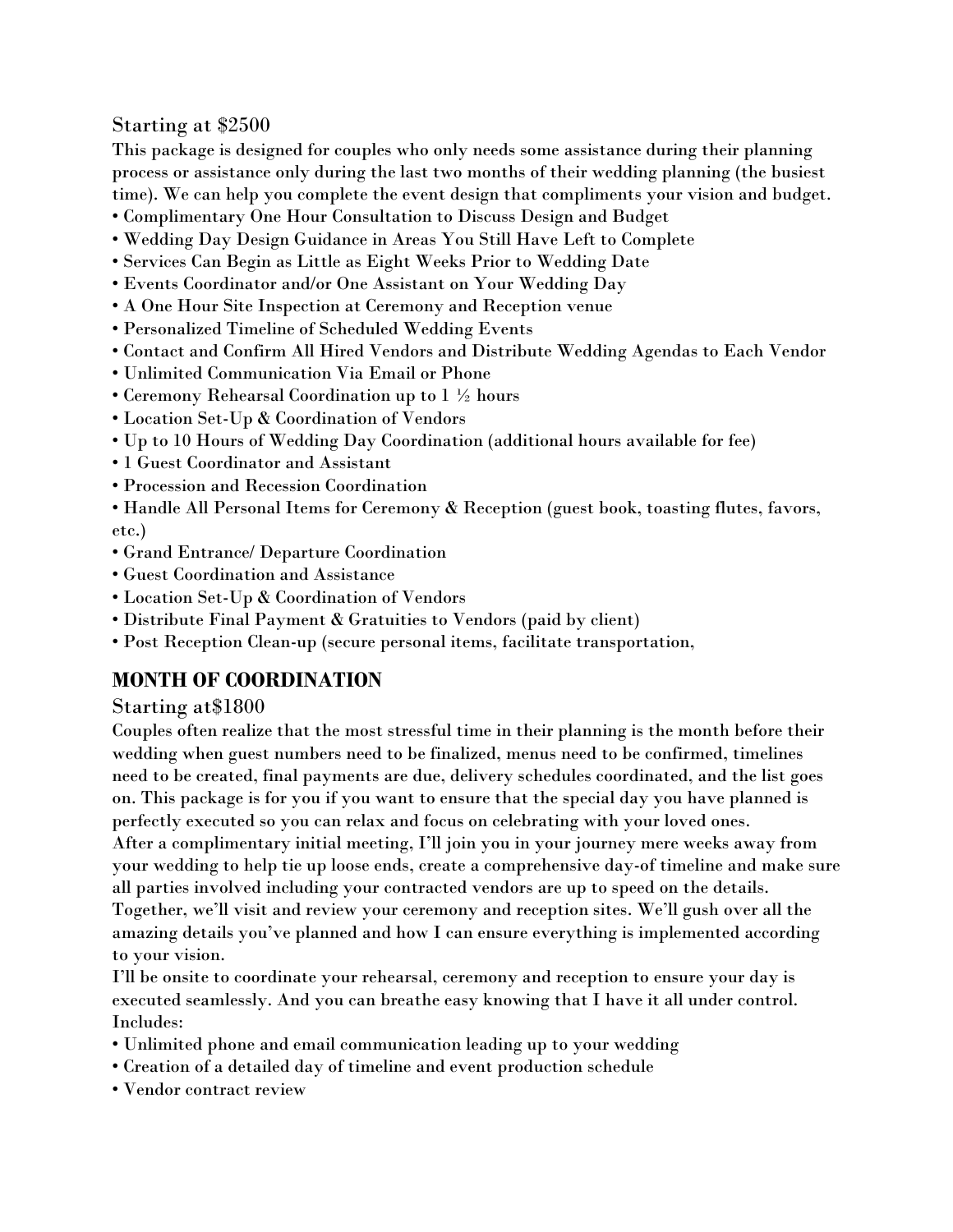- Vendor confirmation the month prior to your event
- Site walk-throughs with on-site coordinator to discuss event details
- Finalizing all floorplans, menus, and venue specific logistics
- Supervision of wedding rehearsal, ceremony set-up and reception set-up
- One coordinator and assistant

• Management and coordination of vendors, timeline, logistics, bridal party, guests and lastminute changes

- Final payment and gratuity distribution
- Up to 10 hours of coordination on your wedding day (additional hours for a fee)
- A professional assistant on the wedding day at no extra cost

# **DAY OF COORDINATION**

Starting at \$850

This package is designed for the couple who have completed all their wedding plans and want a professional to execute these plans on their wedding day. Our day of wedding planning service begins two weeks out.

We tie any loose ends so you will be at ease. We will conduct the ceremony and reception according to your plans and specifications so that your special day is flawless. On your wedding day, we will be your direct line of communication for family, the wedding party, guests and vendors. Our team will communicate with and guide your vendors for set up according to your timeline.

- Complimentary 1-hr Consultation to Wrap Up Details
- Personal Vendor Referral List According to Your Needs After First Meeting
- Wedding Day Design Guidance
- Services Begin 2 Weeks Prior to Wedding Date
- One Events Coordinator and One Assistant on Your Wedding Day
- A One Hour Site Inspection the Week of Your Wedding
- Wedding Planning Organization Templates to Assist You
- Timeline of Scheduled Wedding Events
- Final Calls the Week of Wedding to Vendor List and Services
- One Hour Ceremony Rehearsal
- Location Set-Up & Coordination of Vendors
- Up to 8 Hours of Wedding Day Coordination (\*additional hours available for fee)
- Procession and Recession Coordination
- Guest Coordination and Assistance
- Location Set-Up & Coordination of Vendors
- Distribute Final Payment & Gratuities to Vendors (paid by client)

## **DESTINATION WEDDING PACKAGE**

Starting at \$2000

Whether you are too busy with work or just need the help with dealing with those on "island time" or international vendors that work at a different pace than you are used to – we offer consultation hours to help with the planning of your destination wedding.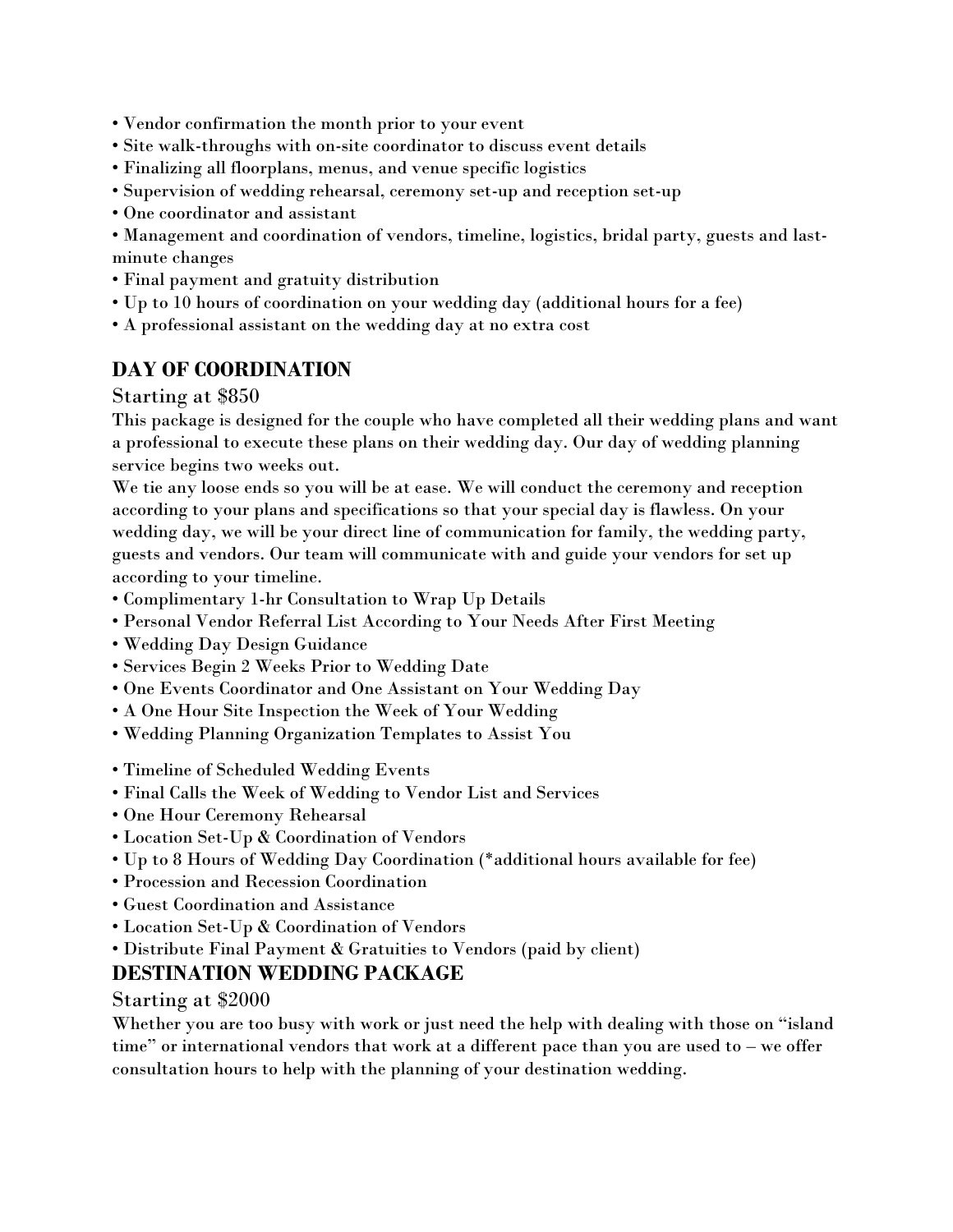These packages are a little different than our other wedding day coordination packages as we will allocate a set number of hours to complete the tasks needed to help you plan the perfect destination wedding weekend.

• Create a wedding website for their guests to get all the pertinent wedding information like hotel booking, country and travel regulations, wedding day details, etc.

• Handle the shipping and transportation of wedding items to and from the wedding location.

• Work directly with your destination venue contact and ensure clear communication and execution.

• DIY projects to add a little personalization to the wedding. We can give ideas to add some flair to your big day without breaking the bank!

• Help with Save the Dates: order, assemble and mail.

• Help with Invitations and email communications for local and international guests.

• Create a detailed wedding timeline for both the bridal party and vendors for day of  $\sim$  we keep everyone in check!

• Help produce an overall logistics game plan for having a wedding on a large property resort.

• A lot of our brides find these consultation hours super valuable as it gives them the help, they need to make the perfect destination wedding all come together.

**Should you need or want your Destination Wedding Planner/Coordinator to be on site for your big day, we can do that as well and here is how it works.** 

• All travel, accommodations and food must be paid for by the client. Travel day fees may apply.

• The Day of the Wedding Coordination Price – \$750.00 Main Coordinator for up to 12 hours of on-site service.

• Any additional days needed on site before or after the actual wedding day price is \$250 per coordinator, per day — up to 6 hours of on-site service

# **A LA CARTE WEDDING PACKAGES / SERVICES**

## Starting at \$ 1000

Researching and selecting the right wedding venue can be hard, along with finding the perfect wedding vendors to go along with it. Add our Venue Scouting & Procurement Component to any of our wedding coordination packages and let us take some of that planning stress when it comes to finding the right wedding venue!

This package includes the following services:

• Wedding venue search and recommendations — We will find the right venue for you! We will provide the top 5 venues based on your wants, needs and budget.

• We will visit and tour each site, meet with venue manager and get information packets for your review. Guest capacity, catering options, ceremony location and hotels nearby are discussed during our meeting.

• We will set up viewing appointments of the venues you are interested in allowing you to sit face to face with the venue and go over contract options. Wedding Vendor Services Research and Recommendations — Let us help you hire the perfect wedding vendor for your big day. We have a great database of amazing vendors we have worked with and recommend.

• If you need a specific vendor — We will do the research and find them for you based on your needs.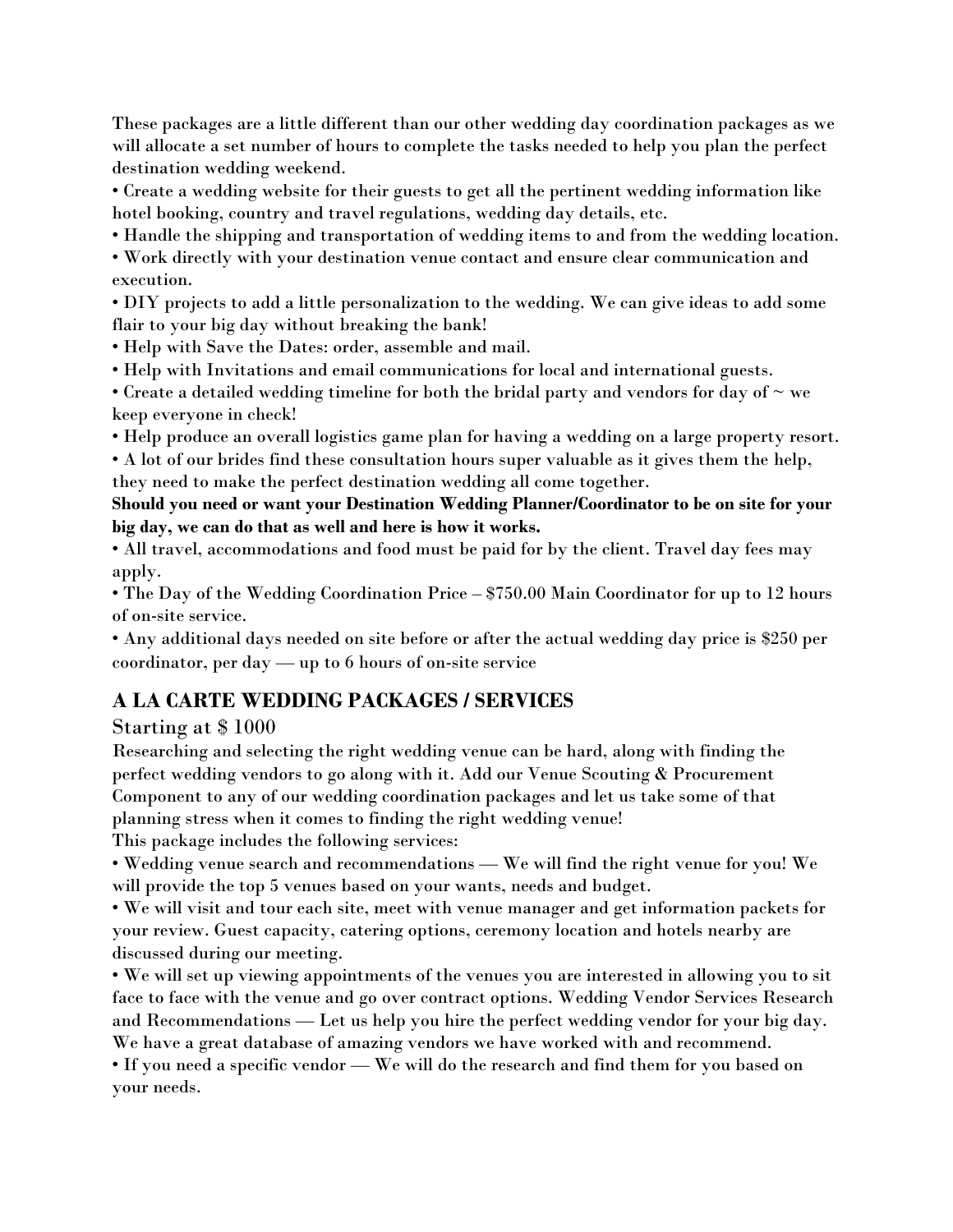• We will gather and provide all the important information about that vendor to you to help you make the right decision to hire.

## **Micro wedding package up to 50 people starting at \$2500 with catering included**

If you are looking for something little but elegant a micro wedding might be for you. At Hott Creations we can offer you a one- of- a kind exclusive micro wedding experience designed by our finest wedding professionals. Our event designers will coordinate every aspect of your Micro Wedding day, from your ceremony to cake cutting. Your wedding will feel spontaneous, effortless, and stress free so you can relax and enjoy the moment.

As simple as the courthouse, but a big step up in style! These packages include**:**

- Complimentary One Hour Consultation to Discuss Design and Budget
- Wedding Day Design Guidance in Areas You Still Have Left to Complete
- Services Can Begin as Little as Eight Weeks Prior to Wedding Date
- Events Coordinator and/or One Assistant on Your Wedding Day
- A One Hour Site Inspection at Ceremony and Reception venue
- Personalized Timeline of Scheduled Wedding Events
- Contact and Confirm All Hired Vendors and Distribute Wedding Agendas to Each Vendor
- Unlimited Communication Via Email or Phone
- Ceremony Rehearsal Coordination up to 1 ½ hours
- Location Set-Up & Coordination of Vendors
- Up to 8 Hours of Wedding Day Coordination (additional hours available for fee)
- 1 Guest Coordinator and Assistant
- Procession and Recession Coordination
- Handle All Personal Items for Ceremony & Reception (guest book, toasting flutes, favors, etc.)
- Grand Entrance/ Departure Coordination
- Guest Coordination and Assistance
- Location Set-Up & Coordination of Vendors
- Distribute Final Payment & Gratuities to Vendors (paid by client)
- Post Reception Clean-up (secure personal items, facilitate transportation,

Catering packages include: We offer formal-style catering for up to 30 guests. Share your favorite dishes and most cherished food moments with our culinary team No matter what you're looking for, we'll work with you to create a menu that represents your vision for the day—and take care of every detail, so you can focus on enjoying yourself.

## **Intimate event package up to 20 people prices starting at \$1000**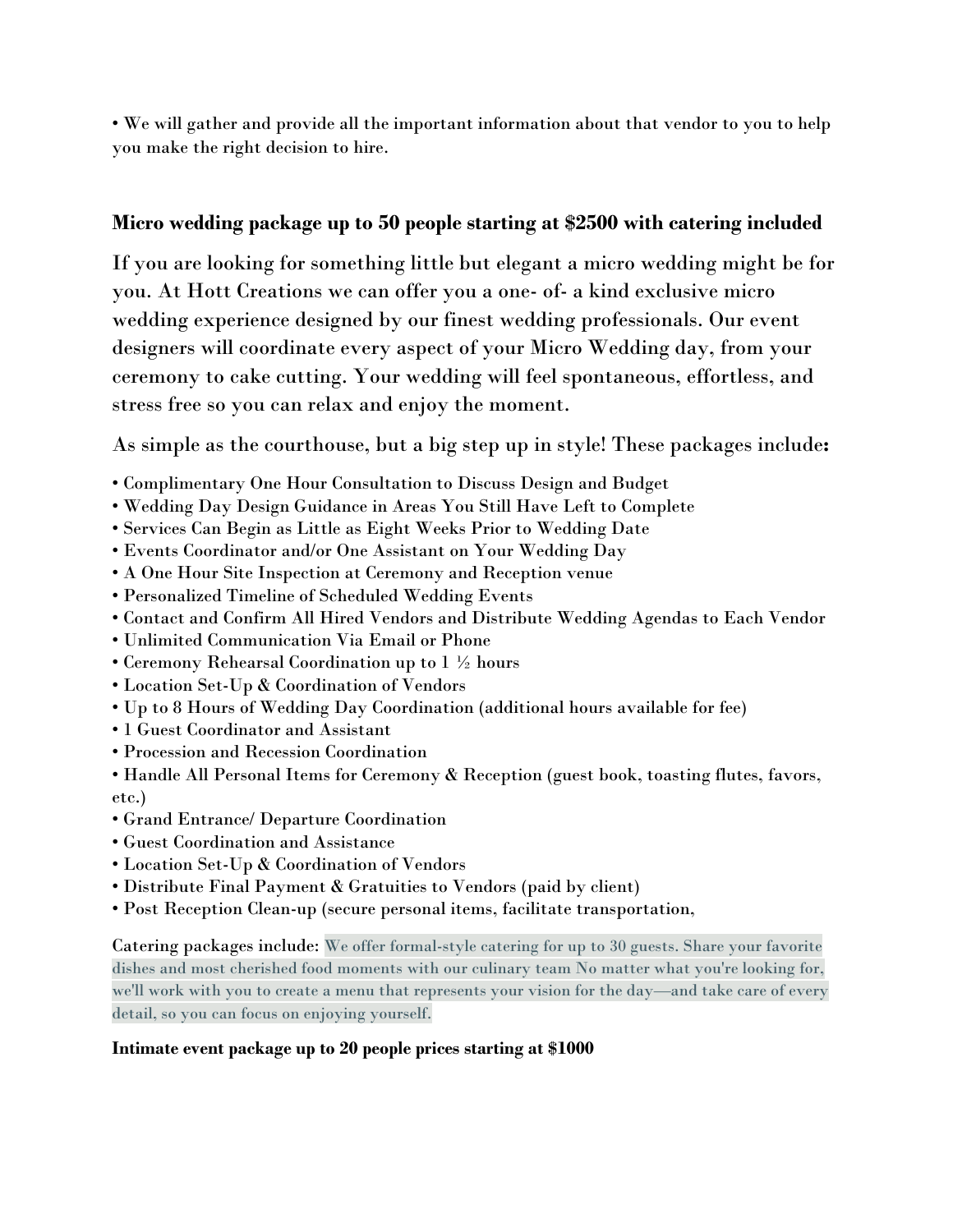Intimate Weddings are about family — the one you're born into; the one you join by marriage; the one you create as a couple. At Hott Creations, we want to be an important part of your love story. Your family story. Because once we execute your beautiful wedding you become part of our story too.

What's special about Intimate Weddings by Hott Creations? Your exclusive access to our dedicated team of experts, from your ceremony and flowers to your photographer and your delicious feast, our team will take care of all the details so you can relax and enjoy your special day!

# **BABY SHOWER PACKAGE**

## Starting at \$700 for the first 40 guest

Allow us to plan a detailed event for you and your closest friends and family. We want you to share your ideas with us so that we can create a memorable event that you can enjoy, while we take care of all the planning and coordination details.

This package includes:

- Complimentary Initial consultation
- 5 one-hour planning meetings (with vendors present as needed)
- Custom printed materials for up to 40 guests (Invitations, Menu Cards, Themed Games) \*
- 1 decorated table with tablecloth and décor for gifts
- 1 cake table decorated with tablecloth
- 8 hours of design & styling, with one of our Directors of Design\*
- A final walk through at the venue(s) with the appropriate vendors
- Decorated head table & chair(s) for guest(s) of honor
- Custom designed candy & sweets buffet for guests; with custom favor bags

# **KIDS PARTY PACKAGE**

Starting at \$600

- Up to 20 kids
- 30 Minute Consultation to discuss party details
- Day of Coordinator(s) onsite during the party
- 3hrs of party time
- Party Time Line
- Party Design
- Set Up and Breakdown of the event
- Party Related Activities
- Dessert Table- Includes theme cake, 4 confections, candy and personalized backdrop
- Personalized welcome sign, party hats, favor tags, birthday banner and personalized water
- bottle labels
- Theme Invites
- Up to 10 Theme Centerpieces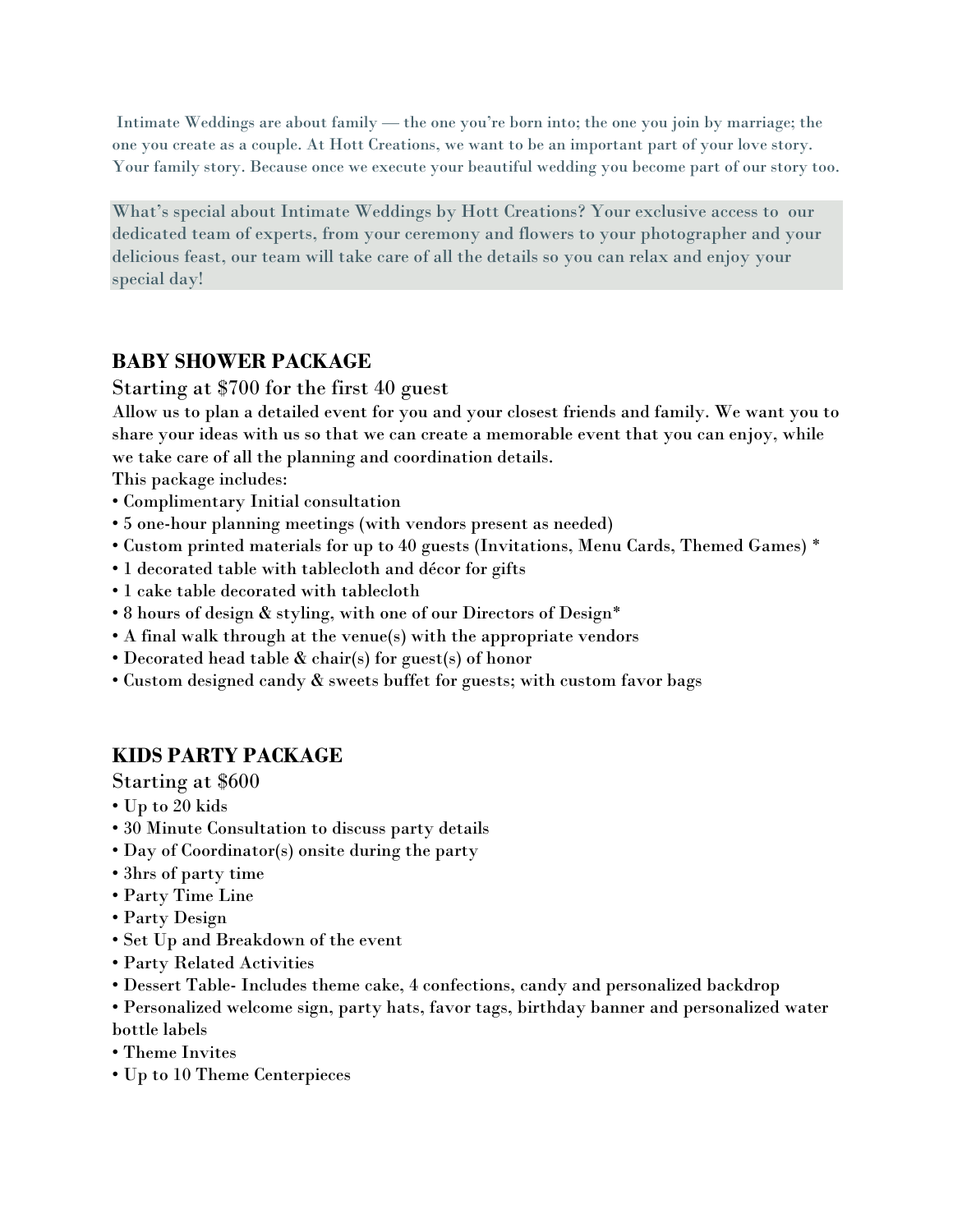- Coordinating transportation and lodging
- Assisting with seating chart
- A customized itinerary for day of event
- A final walk through at the venue(s) with the appropriate vendors
- 8 hours on-site full-service coordination the day of the event (2 staff present)
- Coordinating all final payments to vendors

## **GENERAL CORPORATE EVENT PLANNING PACKAGE**

This is for our corporate clients who want help from start to finish. Full-service packages are all-inclusive – they capture all the services we offer – design and extensive planning of the entire event as well as day-of-coordination. This package is one in which you want us to be involved every step of the way.

For an all-inclusive design, planning, and coordination experience, packages begin at **\$5,000**. This option is more appropriate for larger-scale, more elaborate events, requiring an extensive amount of planning time and/or an event with a sizeable number of invited guests. Typically, the planner will spend approximately 50 hours planning an event for clients who choose this package. (\* For a less time intensive-planning event, packages begin at **\$2,599**. Typically, the planner will spend approximately 35 hours planning an event for clients who choose this package.) Additional planning hours are billed at a discounted rate of \$75/hour. (Please note that the quoted price is for Hott Creations services only; it does not reflect the cost of services from other vendors you choose (e.g., venue, decor, catering, music, etc.), No matter which package you choose, we will determine your financial plan in our first meeting and commit to helping you secure the perfect vendors (and speakers, if applicable) within your overall budget. For fundraisers, we will work to create a plan to balance the costs of the event with fundraising goals. Any of our packages can also be adjusted and customized to meet your needs – just ask and we will put something together that works just for you. For an all-inclusive event package, we help you with any or all the following:

- Coordinating with the client and other contacts on all aspects of the event
- Helping the client write/rehearse toasts, and/or other special speeches
- Venue selection for festivities
- Selecting a unique theme or style
- Overall décor including florals and lighting, floor plan and layout
- Caterer; Food, beverage, cake and dessert selection; Tastings
- DJ, band or other entertainment; Music selection; Helping pick special songs
- Working with choreographer and arranging for rehearsal of the choreographed dances, if applicable
- Photographer; Videographer; Creating photomontage or introductory video
- Transportation and lodging
- Guest list management; Seating chart assistance
- Save-the-dates, invitations, place cards, event website, menus, table numbers, event programs, party favors, information sheets, hotel welcome bags
- Addressing and mailing save-the-dates, invitations, and event thank you's
- Choosing attire and assistance with fittings (if applicable)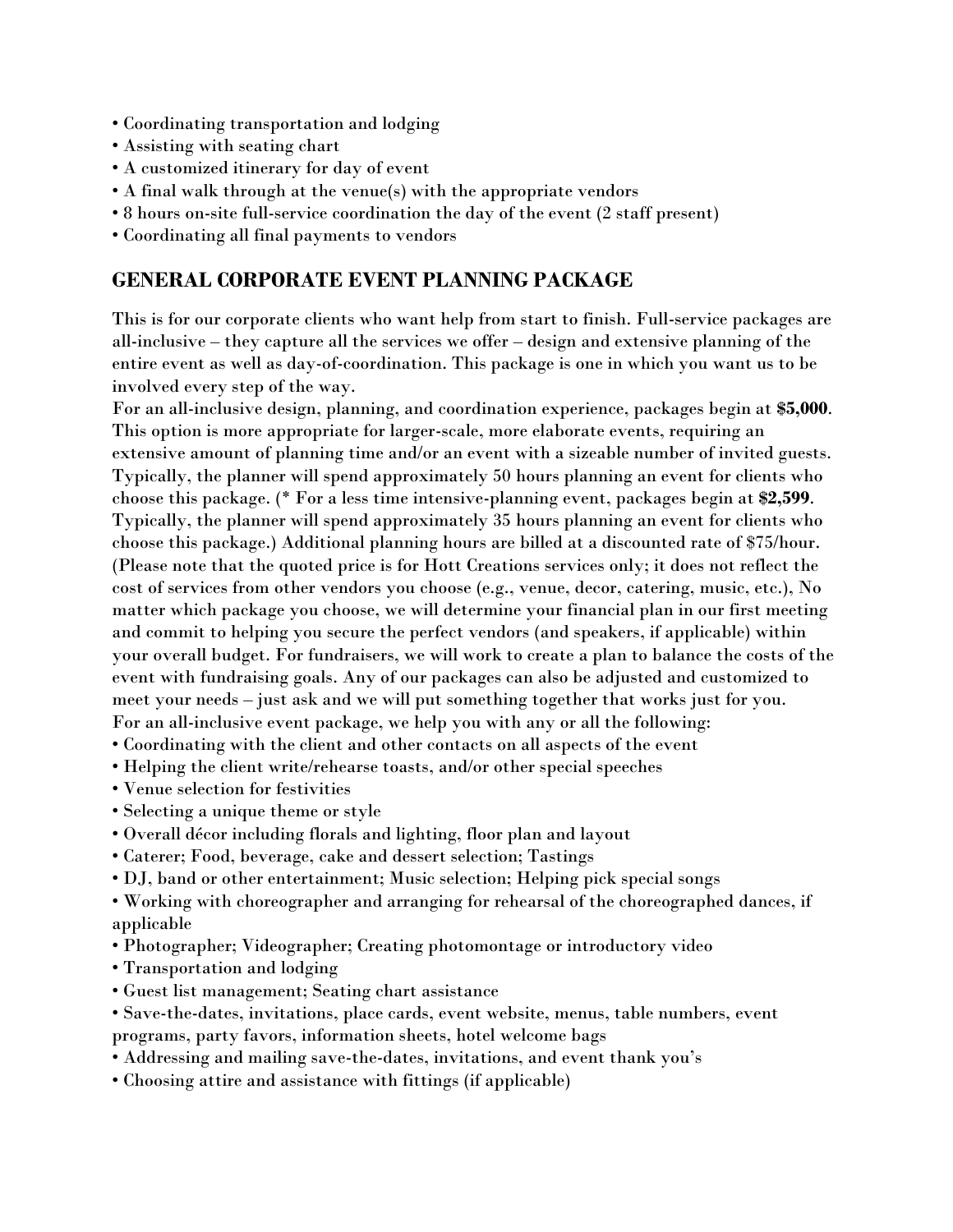• Coordinating all spa, hair, makeup appointments (if applicable)

- Guest activity research and coordination
- Childcare services coordination (if desired)
- Creating and managing event timeline
- Contract negotiation with all vendors
- Confirmation with all vendors two weeks and one week before the event
- On-site event day coordination with your planner and an additional assistant, if desired (set-up and wrap-up of ceremonies and reception)
- Budget management and coordination of final payments to vendors

For fundraisers, we also include:

- Investigate need for any special permits, licenses, insurance, etc.
- Ascertain sponsors and donors and confirm their contributions for fundraisers
- Work with a specialized marketing team to create a marketing campaign for fundraisers
- Develop a plan for the sale of tickets or collection of donations for fundraisers
- Manage event volunteers or staff, providing specific roles for them
- Additional assistant(s), if desired \*
- Create and manage event website \*
- Creating photomontage or introductory video \*
- \* Additional cost for these aspects

# **Hott Creations Décor Packages**

## **Silver Package**

Starting at \$1800

#### BEFORE "I DO"

– Complimentary initial consultation to find out what your vision is (and how we can make it happen)

- One tour of your venue space to collaborate ideas and get the design ideas started
- Creation of decor plan based on your vision
- Final Meeting one month before wedding

#### **CEREMONY**

- Backdrop / Arch decorations and rental for ceremony
- Decorated signing table
- White Aisle Runner

#### **RECEPTION**

- Backdrop for Wedding Reception
- Decorated Guest Book/Gift Table
- Decorated Cake Table